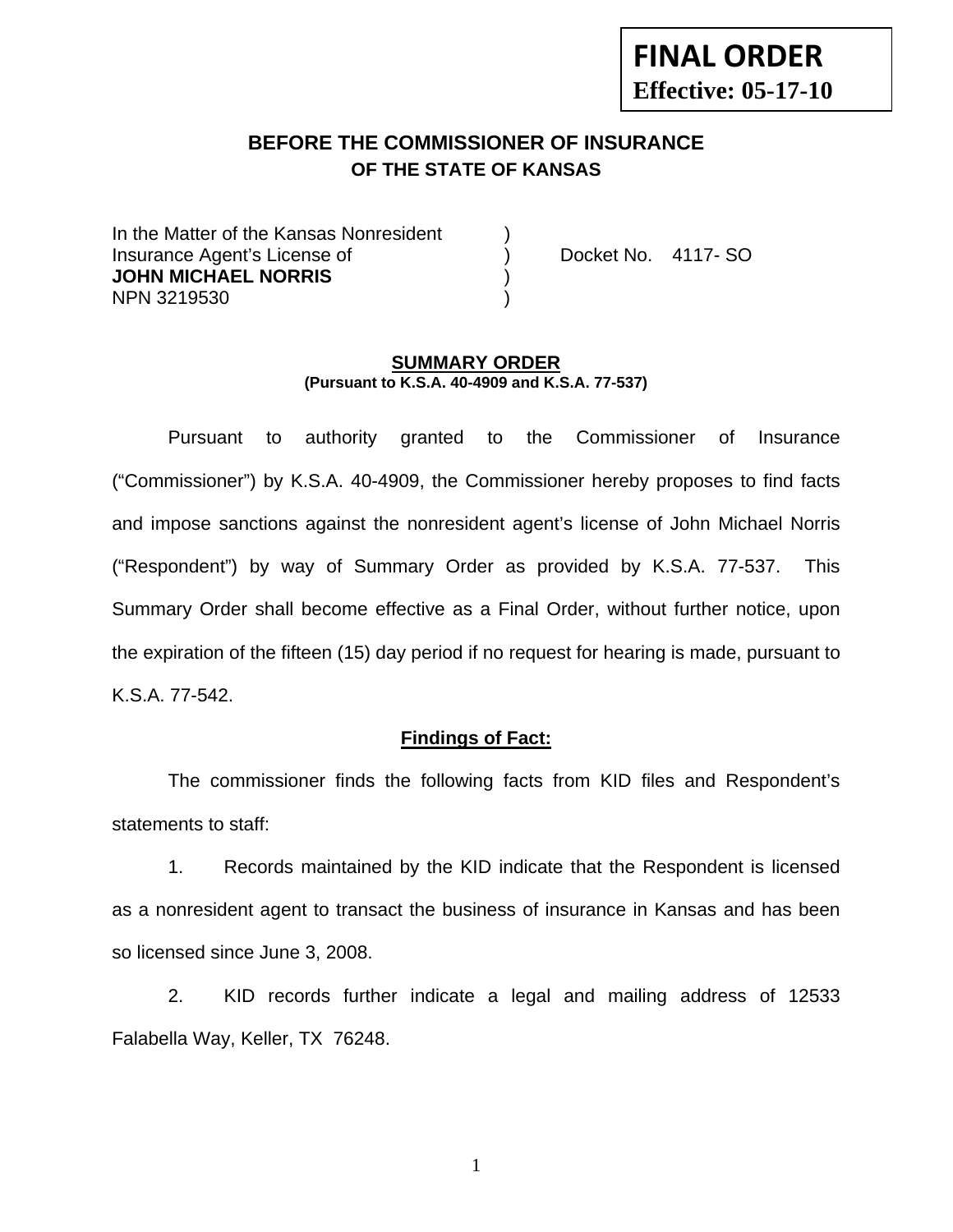3. On or about March 19, 2010 a review of the NAIC State Producer Licensing Report revealed that Respondent's Texas resident producer's license was disciplined, effective December 22, 2009. The discipline was revocation for "Failure to Comply With Previous Order."

- 4. Respondent has failed to report the discipline on his license to KID.
- 5. On March 23, 2010 a letter was mailed to Respondent at the above listed

mailing address, outlining the above facts. The letter was not returned and Respondent

has not responded to the facts contained in the letter.

### **Applicable Law**

6. K.S.A. 40-4909(a) provides, in relevant part:

"The commissioner may deny, suspend, revoke or refuse renewal of any license issued under this act if the commissioner finds that the applicant or license holder has:

- (2) Violated:
	- (A) Any provision of chapter 40 of the Kansas Statutes Annotated, and amendments thereto, or any rule and regulation promulgated hereunder
- (8) Used any fraudulent, coercive, or dishonest practice, or demonstrated any incompetence, untrustworthiness, or financial irresponsibility in the conduct of business in this state or elsewhere. . .."

7. The Commissioner may revoke any license issued under the Insurance

Agents Licensing Act if the Commissioner finds that the interests of the insurer or the

insurable interests of the public are not properly served under such license. K.S.A. 40-

4909(b).

8. A producer must inform the Commissioner of Insurance within 30 days of

any discipline against a producer's license. K.A.R. 40-7-9(a).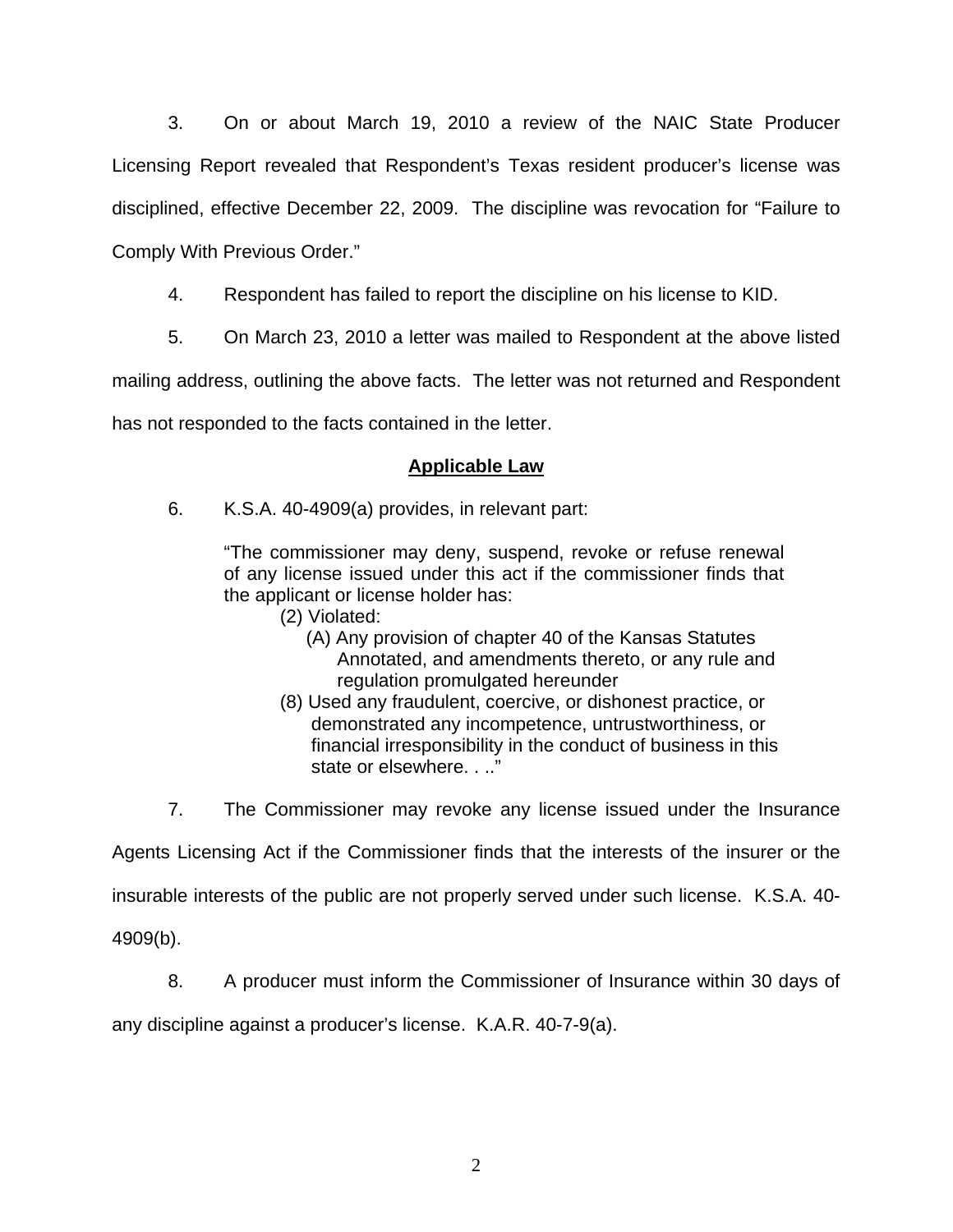#### **Conclusions of Law**

 9. The Commissioner has jurisdiction over Respondent as well as the subject matter of this proceeding, and such proceeding is held in the public interest.

The Commissioner finds, based on the facts contained in paragraphs 3 and 4, that Respondent has demonstrated incompetence, untrustworthiness, or financial irresponsibility in the conduct of business.

 10. Based on the Respondent's discipline and failure to report the discipline, the Commissioner concludes that sufficient grounds exist for the revocation of Respondent's insurance agent's license pursuant to K.S.A. 40-4909(b) because such license is not properly serving the interests of the insurer and the insurable interests of the public.

 11. Based on the facts and circumstances set forth herein, it appears that the use of summary proceedings in this matter is appropriate, in accordance with the provisions set forth in K.S.A. 77-537(a), in that the use of summary proceedings does not violate any provision of the law and the protection of the public interest does not require the KID to give notice and opportunity to participate to persons other than Respondent.

**IT IS THEREFORE ORDERED BY THE COMMISSIONER OF INSURANCE THAT** the Kansas nonresident insurance agent's license of John Michael Norris is hereby **REVOKED. It is further ordered,** that John Michael Norris shall **CEASE and DESIST** from the sale, solicitation, or negotiation of insurance and/or receiving compensation

3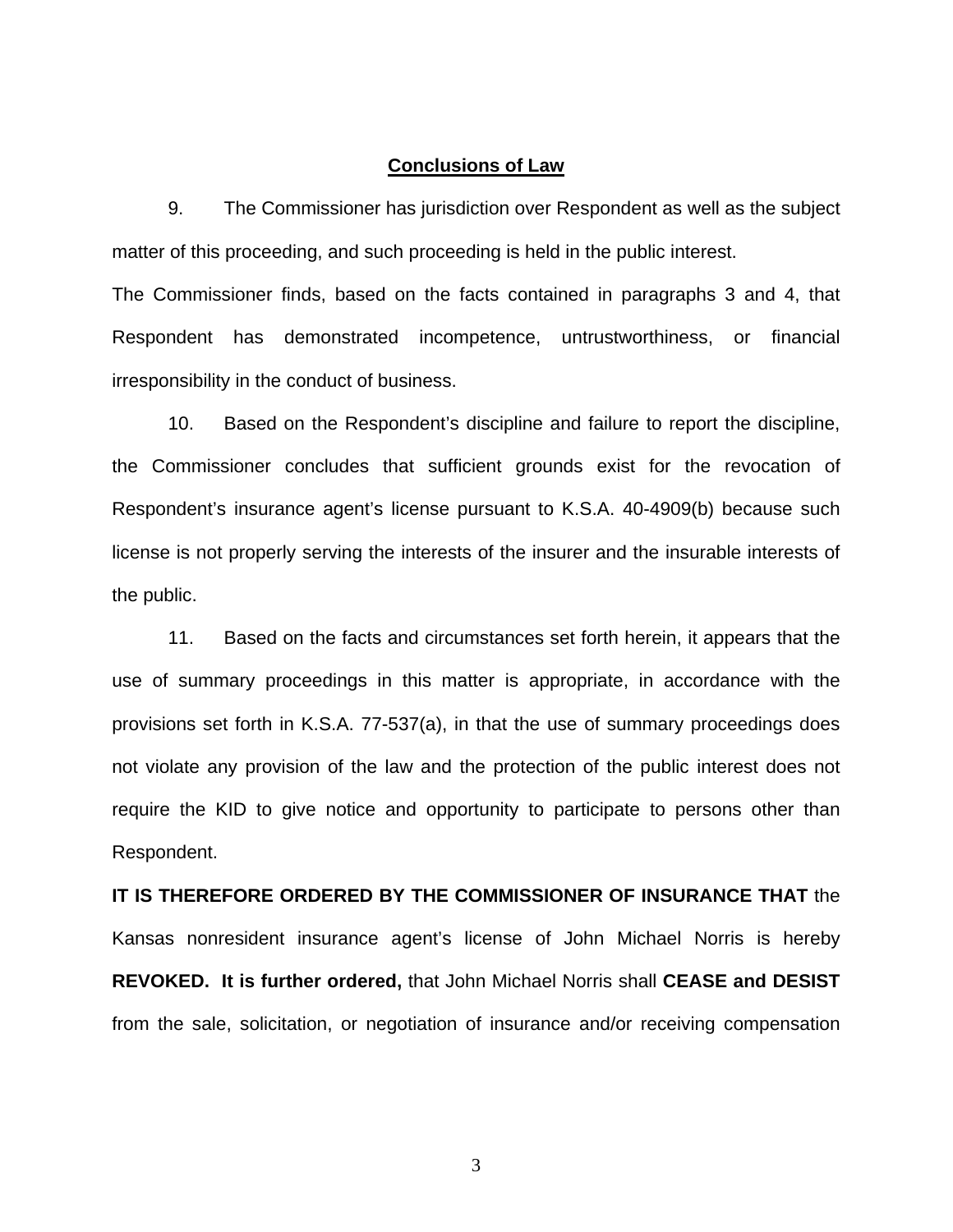deriving from the sale, solicitation, or negotiation of insurance conducted after the effective date of this order.

### **NOTICE OF RIGHTS**

(Pursuant to K.S.A. 77-542)

John Michael Norris is entitled to a hearing pursuant to K.S.A. 77-537 and K.S.A. 77-542, the Kansas Administrative Procedure Act. If Respondent desires a hearing, he must file a written request for a hearing with:

 John W. Campbell, General Counsel Kansas Insurance Department 420 S.W.  $9<sup>th</sup>$  Street Topeka, Kansas 66612

This request must be filed within fifteen (15) days from the date of service of this Order. If Respondent requests a hearing, the Kansas Insurance Department will notify him of the time and place of the hearing and information on procedures, right of representation, and other rights of parties relating to the conduct of the hearing, before commencement of the same.

If a hearing is not requested in the time and manner stated above, this Summary Order shall become effective as a Final Order upon the expiration of time for requesting a hearing, pursuant to K.S.A. 77-613. In the event Respondent files a Petition for Judicial Review, pursuant to K.S.A. §77-613(e), the agency officer to be served on behalf of the Kansas Insurance Department is:

 John W. Campbell, General Counsel Kansas Insurance Department 420 S.W. 9<sup>th</sup> Street Topeka, Kansas 66612